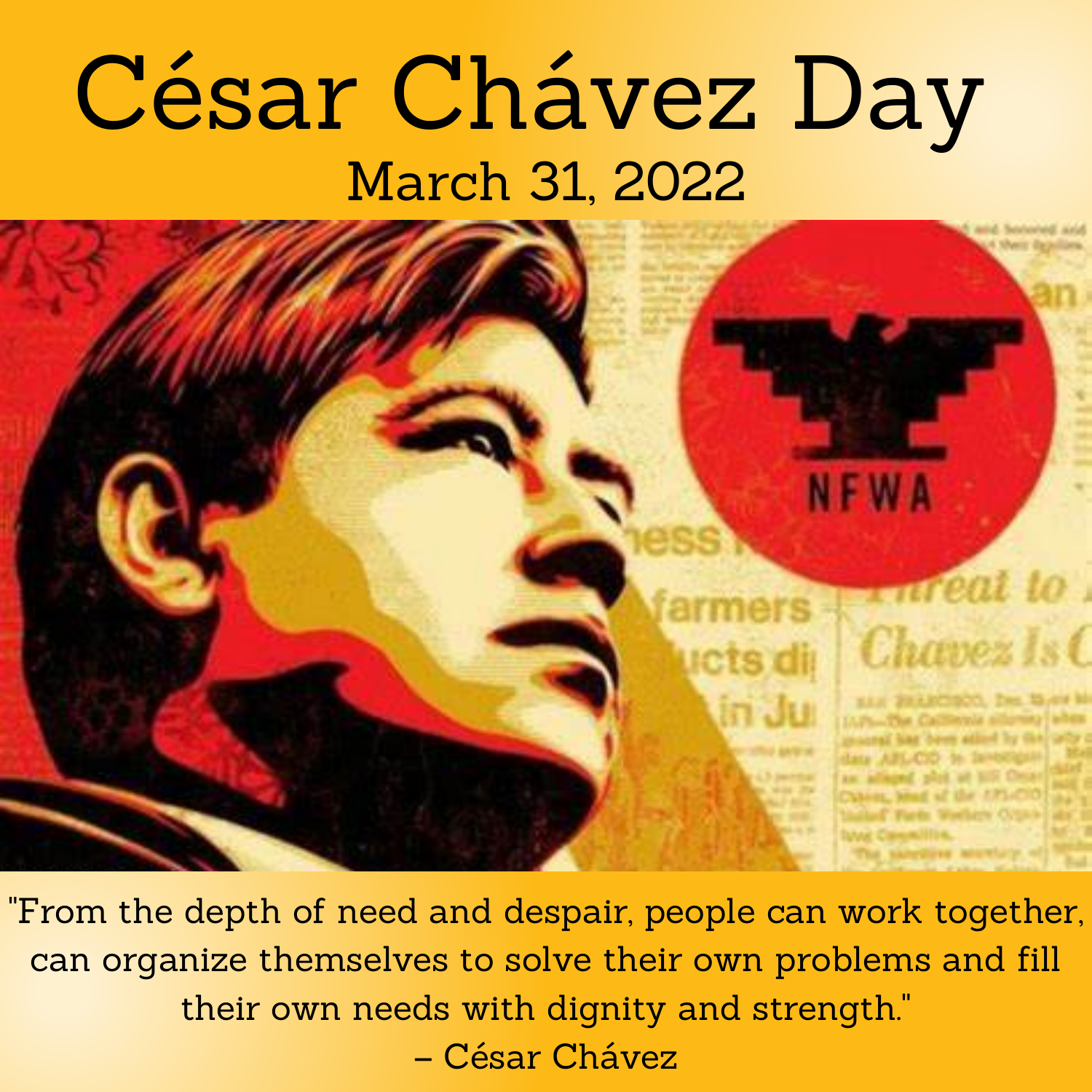## Who is César Chávez?

César Estrada Chávez was born on March 31, 1927, in Yuma, Arizona. He was the son of Mexican immigrants who worked as farmers. His family lost their home during the Great Depression.

Since he was a kid, Chávez witnessed the harsh conditions immigrants faced working on farms. Workers often endured severe exploitation from employers in exchange for little or no payment. These employment terms included poor housing infrastructure and little to no access to healthcare or basic services.



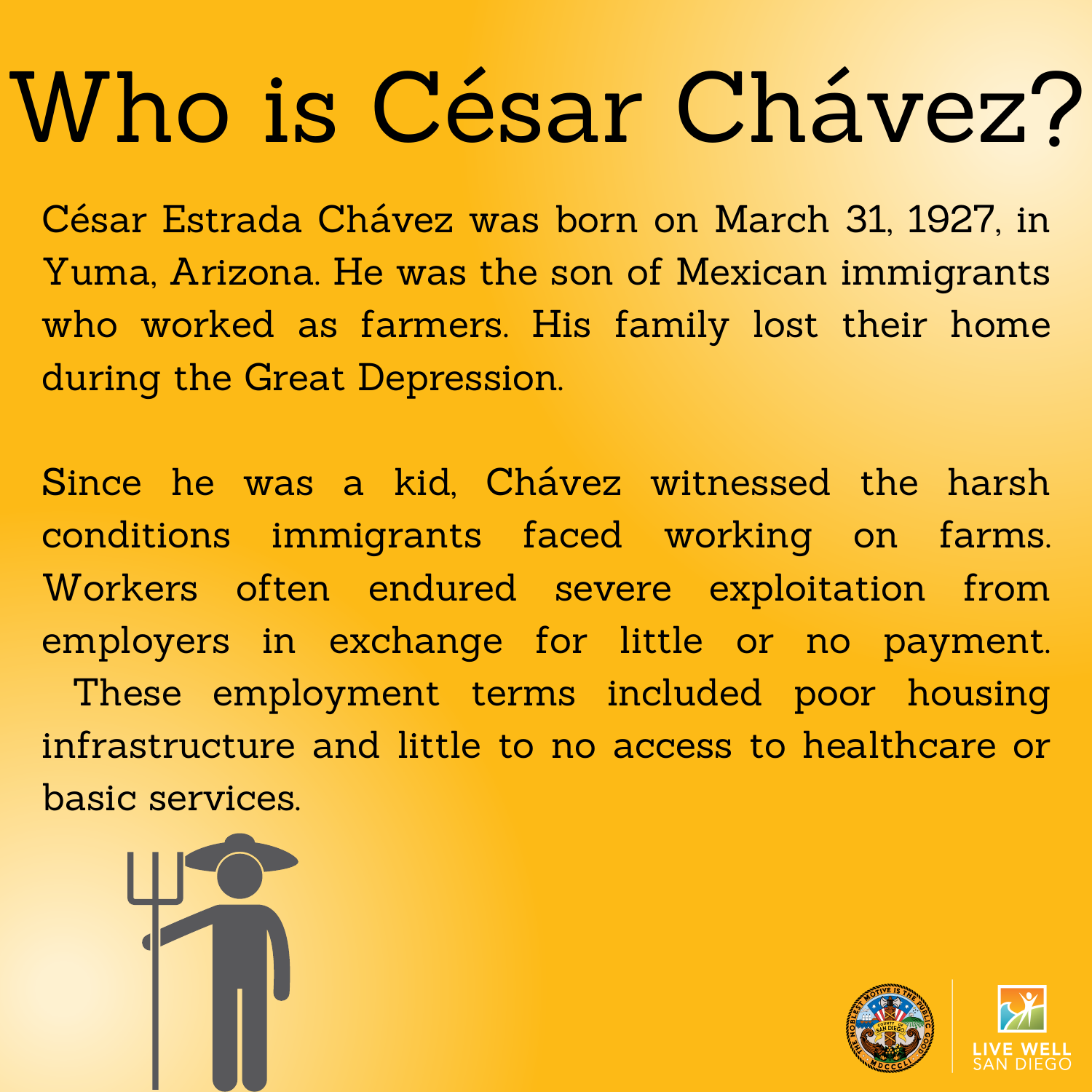# About César Chávez

- On March 31, 1962—César Chávez launched the farmworker movement with the National Farm Workers Association.
- He had a bold vision for a strong farmworkers ' union as well as services that would support that union by building communities up beyond the workplace.
- César Chávez knew it would take an entire movement to empower his community to overcome the burdens of poverty, discrimination, and powerlessness.



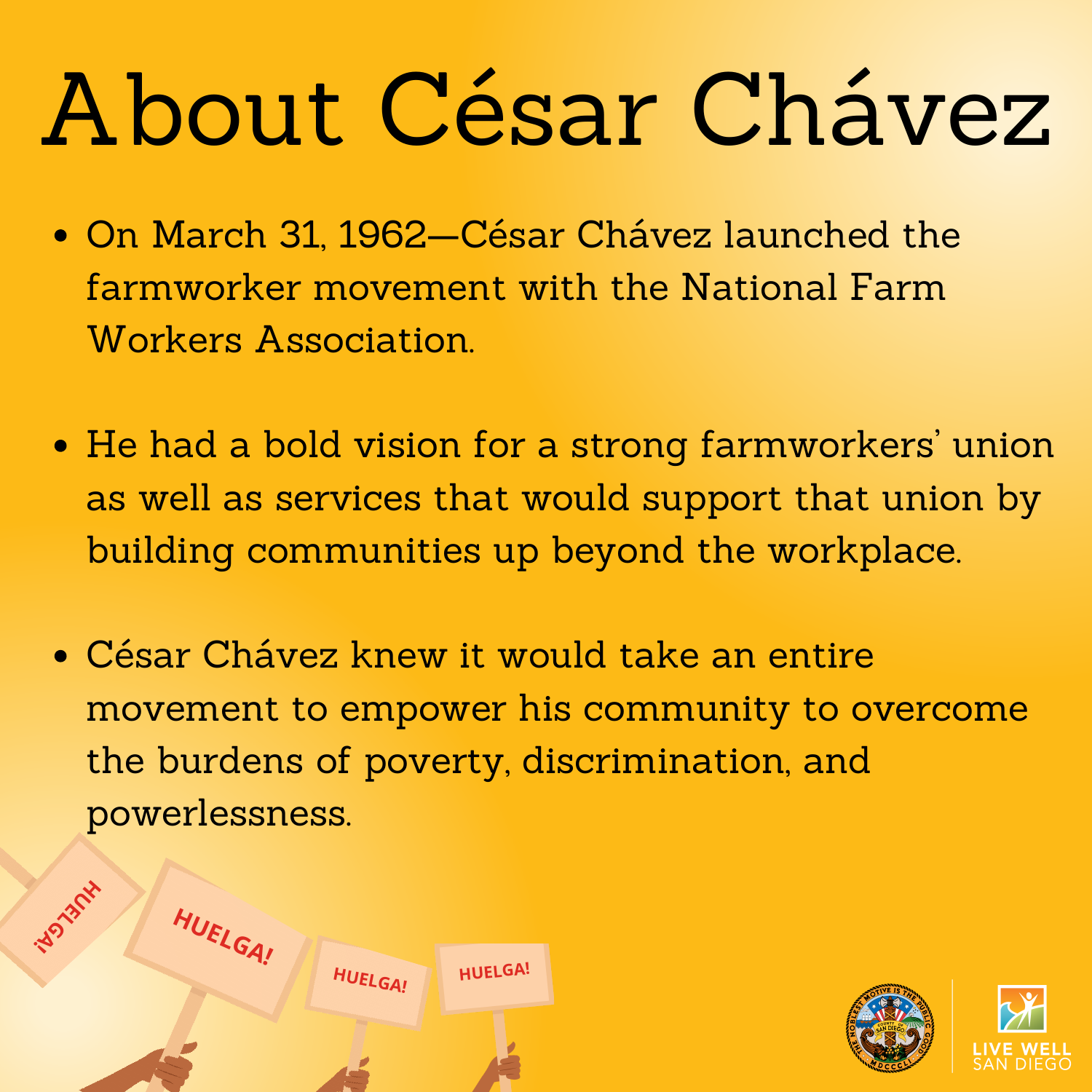### César Chávez Foundation

César Chávez started by creating a death benefit, credit union, and cooperative gas station. These early efforts quickly grew, and the National Farm Workers Service Center was introduced in 1966 to build affordable housing for the elderly and displaced Filipino-American farmworkers. César Chávez also established two educational-style Spanish-language radio stations, which have now grown into 11 stations.

Today, the César Chávez Foundation continues to expand on Cesar ' s early work and vision to create a movement to improve the quality of life for Latinos and working people. Half a century later, the lasting and ongoing effects of his work have transcended even his original aim.



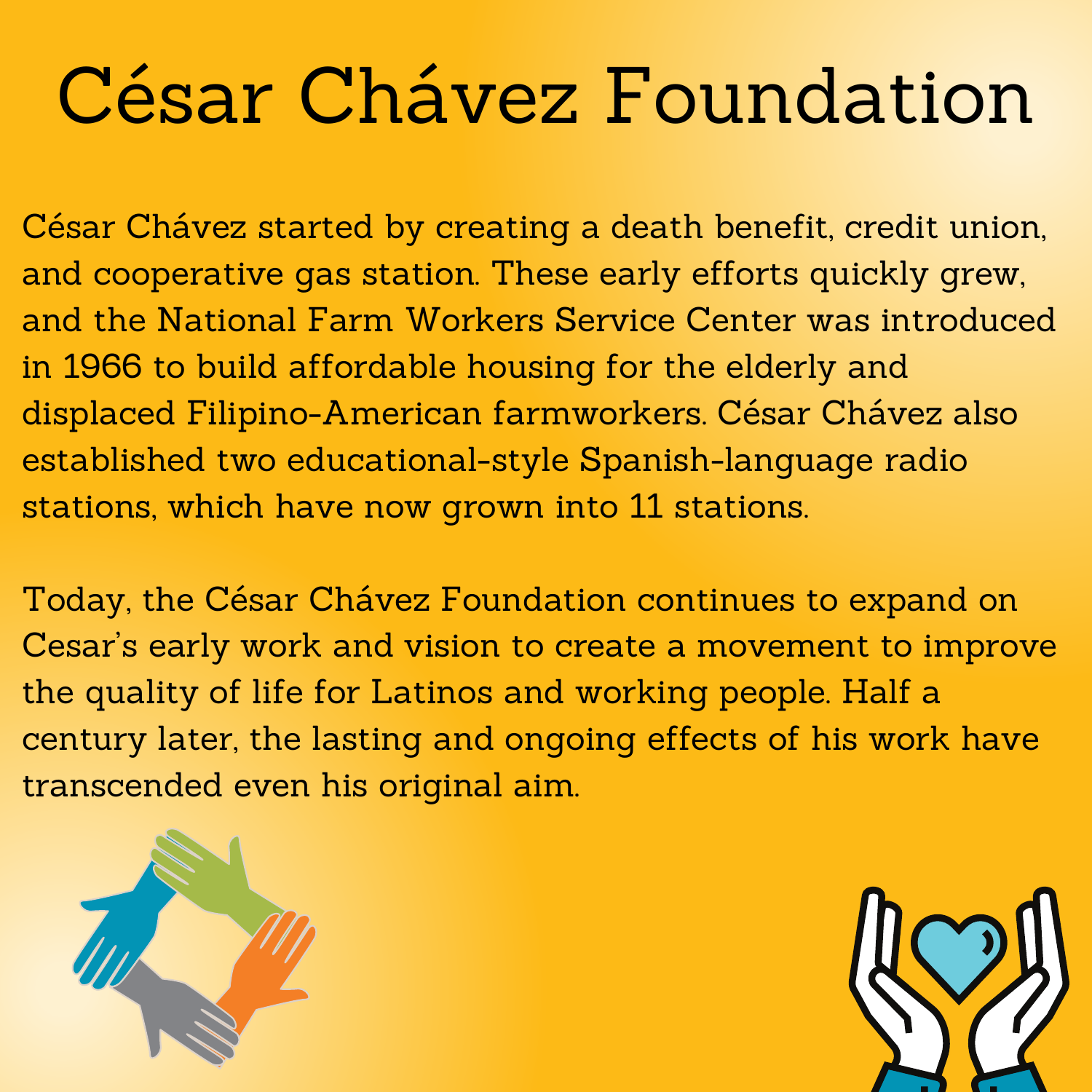#### How to Celebrate Safely

- The Oceanside Public Library invites you to a free in-person documentary screening in the Civic Center Library Foundation Room from 5:30 to 7:00 p.m. to view "Singing Our Way to Freedom."
	- o Registration is required. Visit [bit.ly/osidesignup](https://bit.ly/osidesignup) to register for this event, or call 760-435-5600.
- Plant a community vegetable garden.
- Donate fresh produce.
- Read one of the following books:
	- [Harvesting](https://www.amazon.com/Harvesting-Hope-Story-Cesar-Chavez/dp/0152014373/ref=tmm_hrd_swatch_0?_encoding=UTF8&qid=1630025726&sr=8-1) Hope: The Story of César Chávez[.](https://www.amazon.com/Harvesting-Hope-Story-Cesar-Chavez/dp/0152014373/ref=tmm_hrd_swatch_0?_encoding=UTF8&qid=1630025726&sr=8-1)
	- A Picture Book of César [Chávez](https://www.amazon.com/Picture-Book-Cesar-Chavez-Biography/dp/0823440583/ref=sr_1_2?dchild=1&keywords=cesar+chavez+books+for+kids&qid=1630025726&sr=8-2).
	- [Texting](https://www.amazon.com/Texting-Cesar-Chavez-History/dp/1723968005/ref=sr_1_5?dchild=1&keywords=cesar+chavez+books+for+kids&qid=1630025726&sr=8-5) with César Chávez.
- Listen to the song De [colores](https://www.youtube.com/watch?v=6AFb0lT_YAE) (In colors).
	- $\circ$  It is the anthem of the United Farmworkers of America.